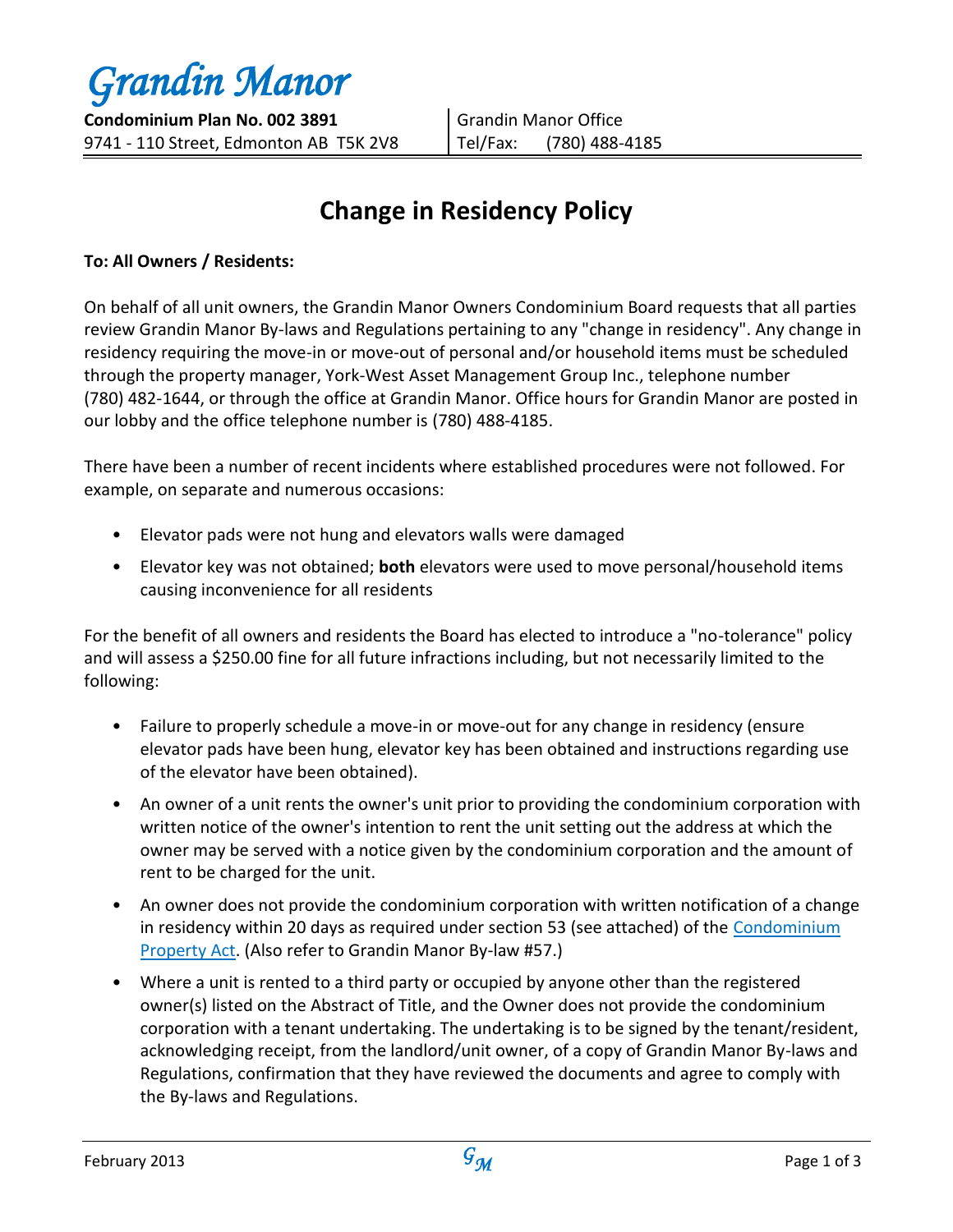

**Change in Residency Policy** (*continued…..)*

• An updated emergency contact sheet is not submitted to the Property Manager with any Change in Residency.

Please note the \$250.00 fine is not cumulative and will be assessed for **each infraction** incurred during any move-in or move-out.

All relevant documents can be found on the Grandin Manor Website at [www.grandinmanor.com.](http://www.grandinmanor.com/)

Thank you for your co-operation.

#### **York-West Asset Management Group Ltd.**

#### **On Behalf of the Grandin Manor Condominium Owners Board**